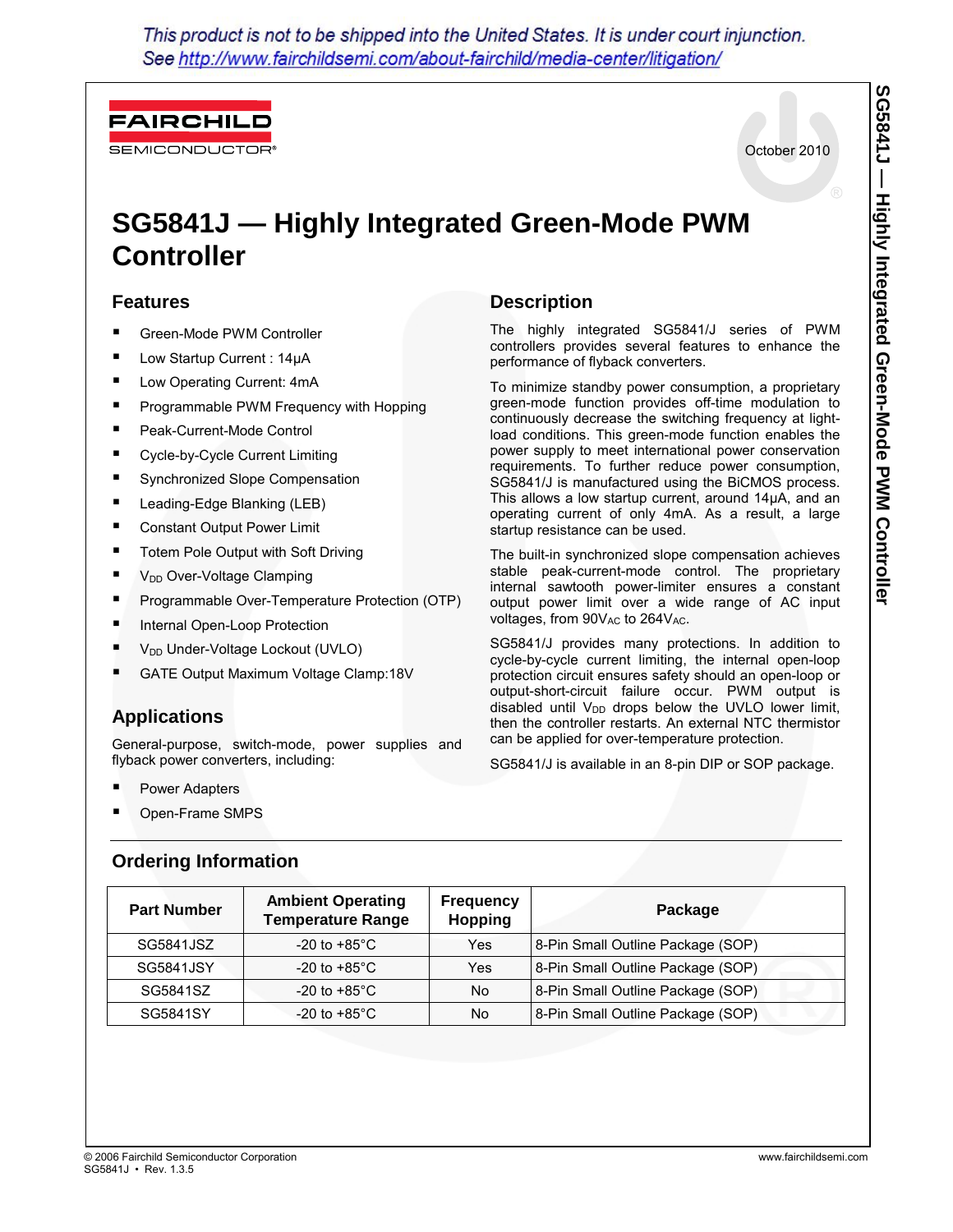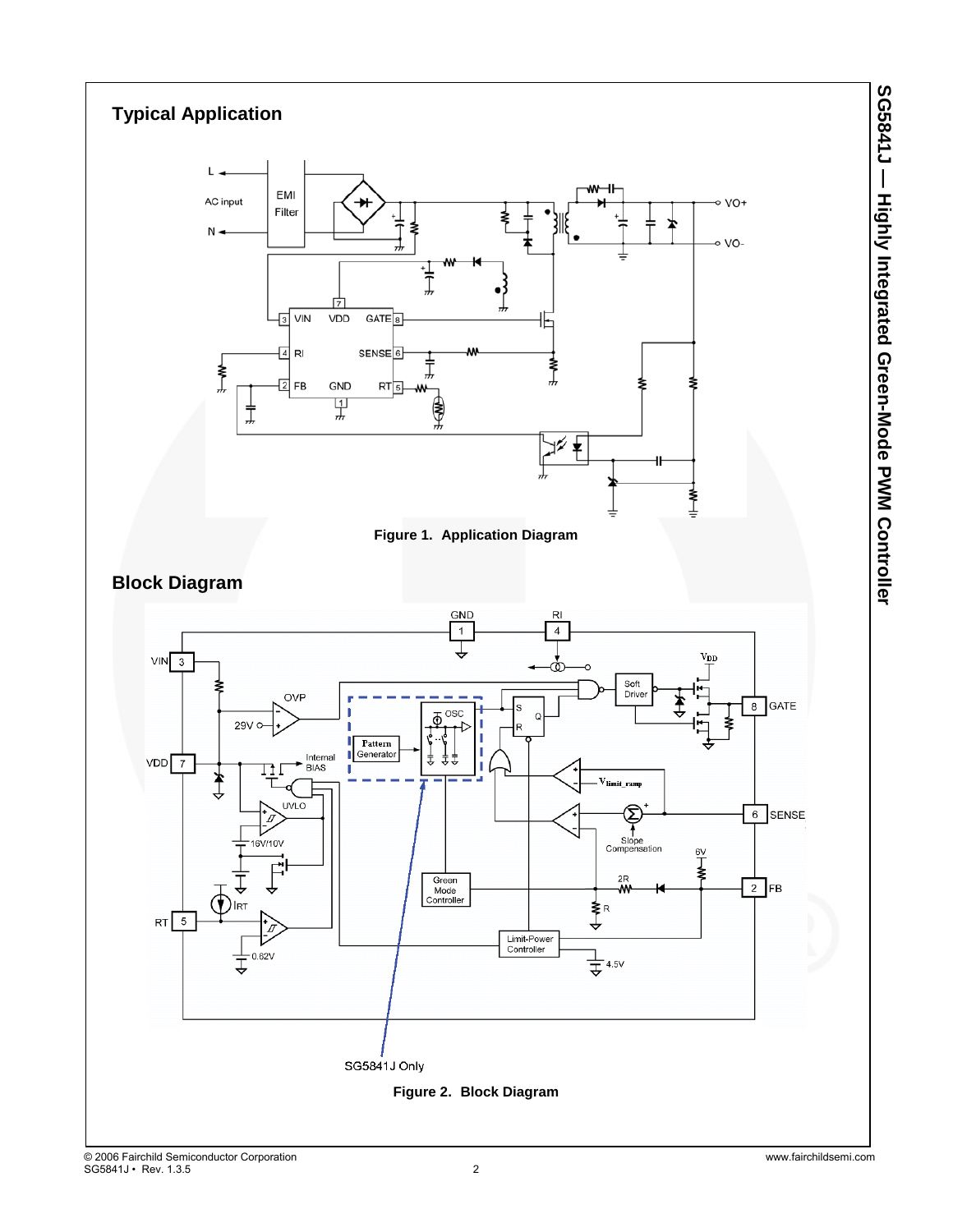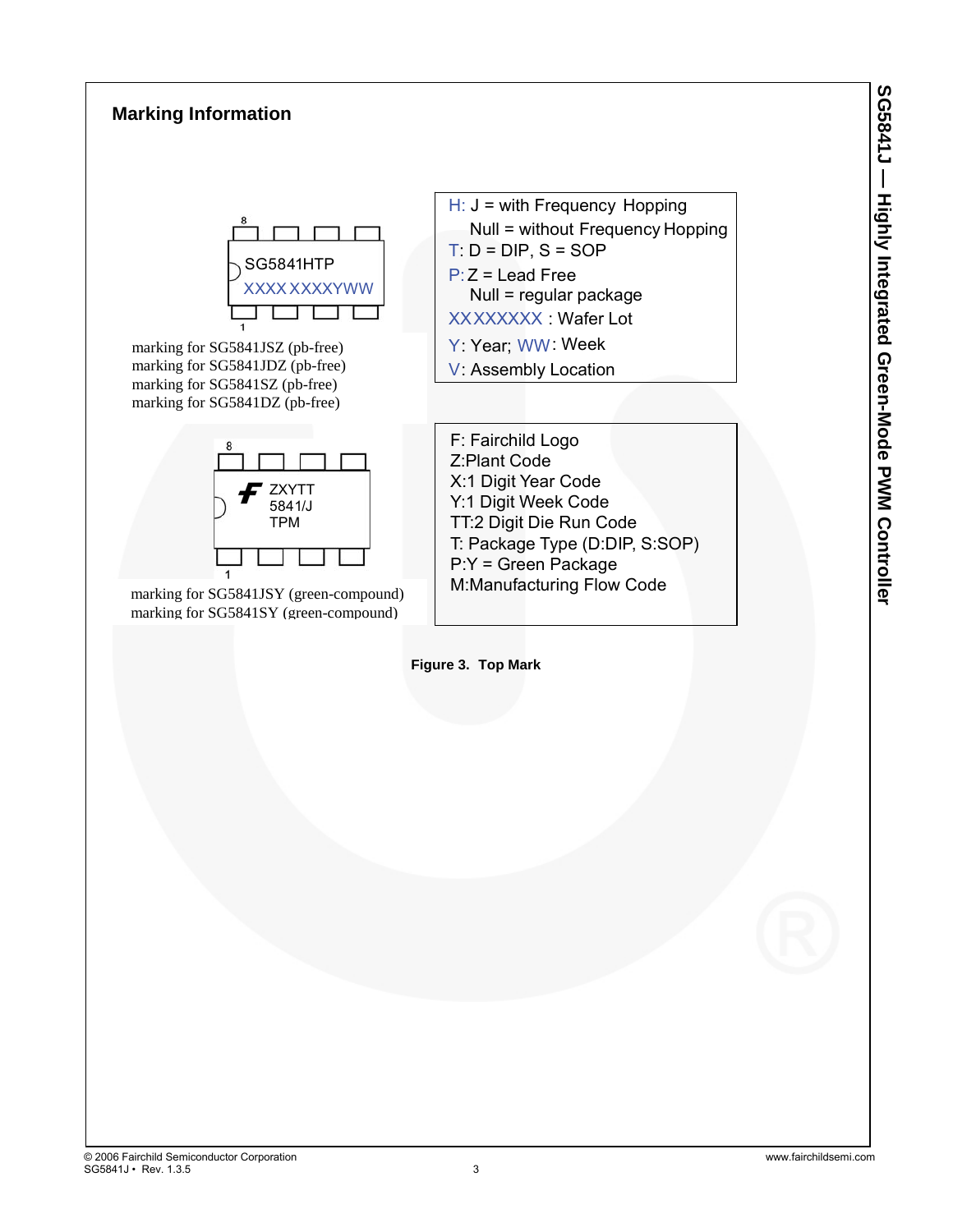# **Pin Configuration**





# **Pin Definitions**

| Pin#           | <b>Name</b>    | <b>Function</b>          | <b>Description</b>                                                                                                                                                                                                                                                                                                             |
|----------------|----------------|--------------------------|--------------------------------------------------------------------------------------------------------------------------------------------------------------------------------------------------------------------------------------------------------------------------------------------------------------------------------|
| 1              | <b>GND</b>     | Ground                   | Ground.                                                                                                                                                                                                                                                                                                                        |
| $\overline{2}$ | <b>FB</b>      | Feedback                 | The signal from the external compensation circuit is fed into this pin. The PWM<br>duty cycle is determined in response to the signal from this pin and the current-<br>sense signal from pin 6. If FB voltage exceeds the threshold, the internal<br>protection circuit disables PWM output after a predetermined delay time. |
| 3              | <b>VIN</b>     | Startup Input            | For startup, this pin is pulled HIGH to the rectified line input via a resistor. Since<br>the startup current requirement is very small, a large startup resistance is used to<br>minimize power loss.                                                                                                                         |
| 4              | R <sub>l</sub> | Reference<br>Setting     | A resistor connected from the RI to GND provides a constant current source. This<br>determines the center PWM frequency. Increasing the resistance reduces PWM<br>frequency. Using a 26KΩ resistor results in a 65KHz center PWM frequency.                                                                                    |
| 5              | <b>RT</b>      | Temperature<br>Detection | For over-temperature protection. An external NTC thermistor is connected from<br>this pin to the GND pin. The impedance of the NTC decreases at high<br>temperatures. Once the voltage of the RT pin drops below a fixed limit, PWM<br>output is disabled.                                                                     |
| 6              | <b>SENSE</b>   | Current<br>Sense         | Current sense. The sensed voltage is used for peak-current-mode control and<br>cycle-by-cycle current limiting.                                                                                                                                                                                                                |
| $\overline{7}$ | VDD.           | Power<br>Supply          | Power supply. If $V_{DD}$ exceeds a threshold, the internal protection circuit disables<br>PWM output.                                                                                                                                                                                                                         |
| 8              | <b>GATE</b>    | <b>Driver Output</b>     | The totem-pole output driver for the power MOSFET, which is internally clamped<br>below 18V.                                                                                                                                                                                                                                   |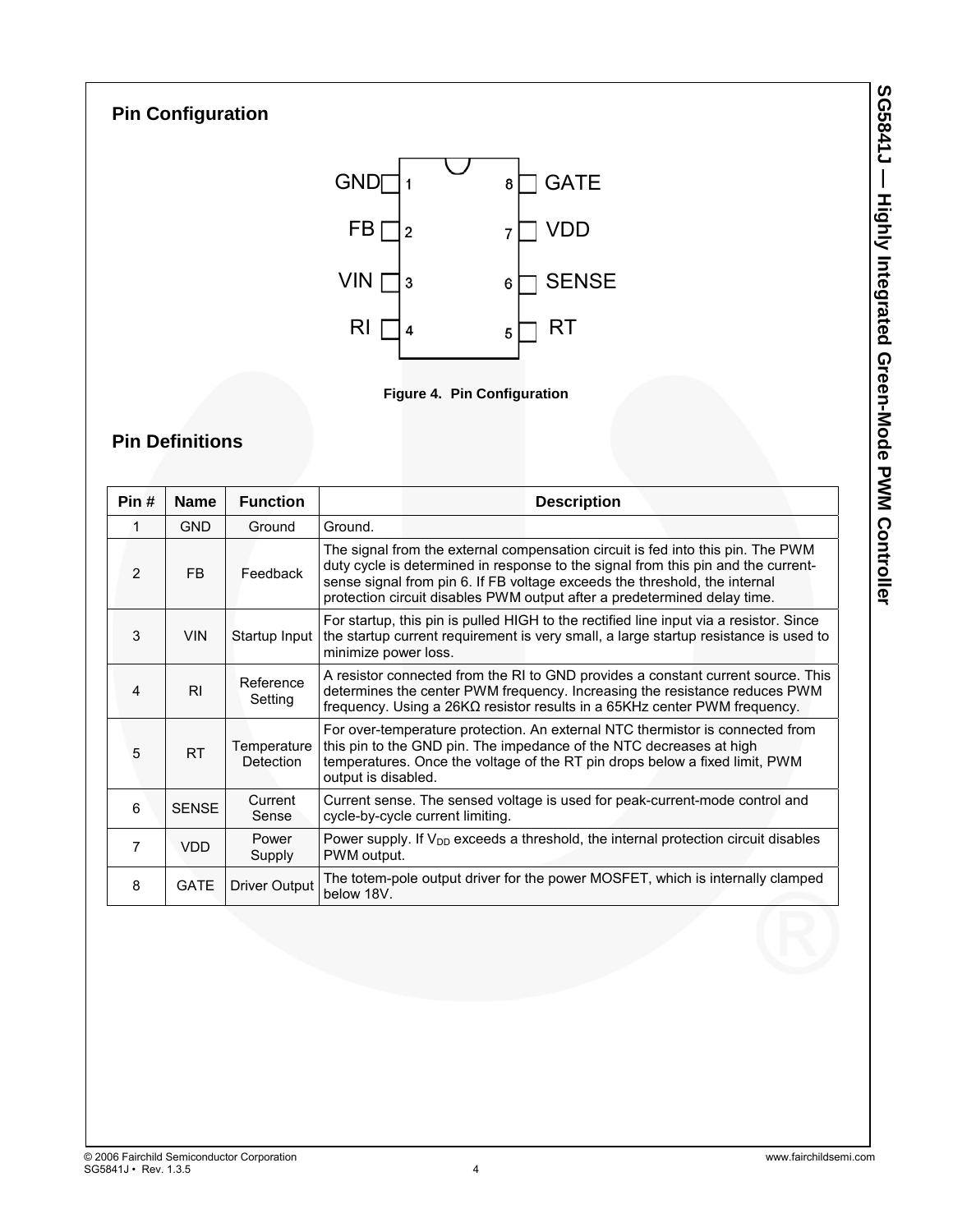## **Absolute Maximum Ratings**

Stresses exceeding the absolute maximum ratings may damage the device. The device may not function or be operable above the recommended operating conditions and stressing the parts to these levels is not recommended. In addition, extended exposure to stresses above the recommended operating conditions may affect device reliability. The absolute maximum ratings are stress ratings only. All voltage values, except differential voltages, are given with respect to GND pin.

| <b>Symbol</b>    | <b>Parameter</b>                                             |            | Min.   | Max.   | Unit          |
|------------------|--------------------------------------------------------------|------------|--------|--------|---------------|
| $V_{DD}$         | Supply Voltage                                               |            |        | 30     | V             |
| V <sub>IN</sub>  | Input Terminal                                               |            |        | 30     | V             |
| $V_{FB}$         | Input Voltage to FB Pin                                      |            | $-0.3$ | 7.0    | V             |
| <b>V</b> SENSE   | Input Voltage to SENSE Pin                                   |            | $-0.3$ | 7.0    | V             |
| $V_{\sf RT}$     | Input Voltage to RT Pin                                      |            | $-0.3$ | 7.0    | V             |
| $V_{\rm RI}$     | Input Voltage to RI Pin                                      |            | $-0.3$ | 7.0    | V             |
|                  |                                                              | <b>DIP</b> |        | 800    | mW            |
| $P_D$            | Power Dissipation ( $T_A < 50^{\circ}$ C)                    | <b>SOP</b> |        | 400    |               |
|                  | <b>DIP</b>                                                   |            |        | 82.5   | °C/W          |
| $\Theta$ JA      | Thermal Resistance (Junction-to-Air)                         | <b>SOP</b> |        | 141    |               |
|                  |                                                              | <b>DIP</b> |        | 59.7   |               |
| $\Theta$ JC      | Thermal Resistance (Junction-to-Case)                        | <b>SOP</b> |        | 80.8   | $\degree$ C/W |
| ТJ               | <b>Operating Junction Temperature</b>                        |            | $-40$  | $+125$ | $^{\circ}$ C  |
| T <sub>STG</sub> | Storage Temperature Range                                    |            | -55    | $+150$ | $^{\circ}$ C  |
| $T_L$            | Lead Temperature (Wave Soldering or Infrared,<br>10 Seconds) |            |        | 260    | $^{\circ}C$   |
|                  | Human Body Model, JESD22-A114                                |            |        | 3      | kV            |
| <b>ESD</b>       | Charged Device Model, JESD22-C101                            |            |        | 250    | $\vee$        |

# **Recommended Operating Conditions**

The Recommended Operating Conditions table defines the conditions for actual device operation. Recommended operating conditions are specified to ensure optimal performance to the datasheet specifications. Fairchild does not recommend exceeding them or designing to Absolute Maximum Ratings.

| Svmbol         | <b>Parameter</b>                        | Min.  | Max. | Unit    |
|----------------|-----------------------------------------|-------|------|---------|
| $\overline{A}$ | <b>I Operating Ambient Temperatures</b> | $-20$ | +85  | $\circ$ |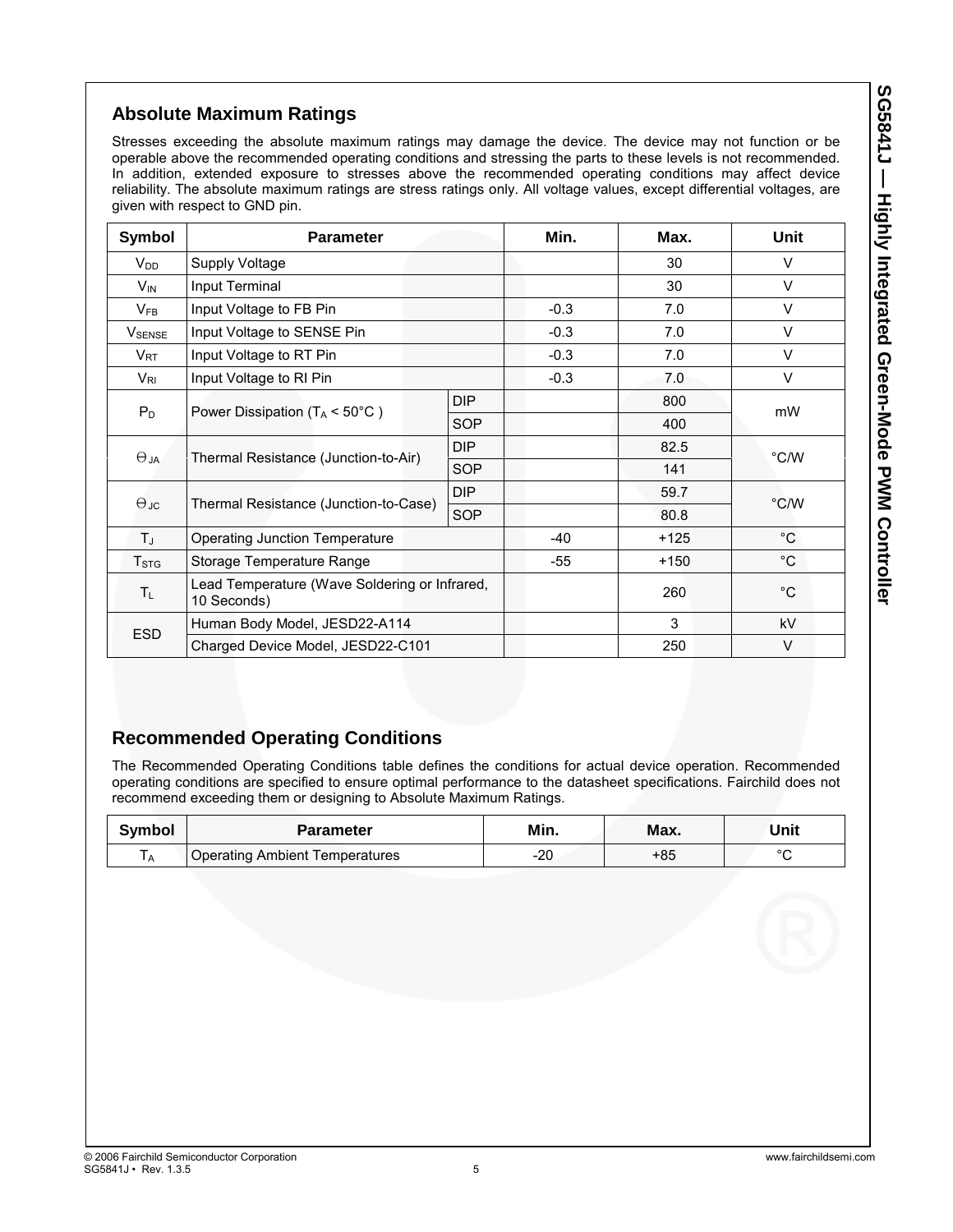| Symbol                     | <b>Parameter</b>                                        |                                             | <b>Conditions</b>                                        | Min.   | Typ.            | Max.           | <b>Units</b> |
|----------------------------|---------------------------------------------------------|---------------------------------------------|----------------------------------------------------------|--------|-----------------|----------------|--------------|
| V <sub>DD</sub> Section    |                                                         |                                             |                                                          |        |                 |                |              |
| $VDD-OP$                   |                                                         | Continuously Operating Voltage              |                                                          |        |                 | 24.7           | $\vee$       |
| $V_{DD-ON}$                | <b>Start Threshold Voltage</b>                          |                                             |                                                          | 15     | 16              | 17             | V            |
| <b>V</b> <sub>DD-OFF</sub> |                                                         | Minimum Operating Voltage                   |                                                          | 9      | 10              | 11             | V            |
| $I_{\text{DD-ST}}$         | <b>Startup Current</b>                                  |                                             | $V_{DD} = V_{DD-ON} - 0.16V$                             |        | 14              | 30             | μA           |
| $I_{DD-OP}$                | <b>Operating Supply Current</b>                         |                                             | $V_{DD}$ =15V, R <sub>I</sub> =26KΩ,<br><b>GATE=OPEN</b> |        | 4               | 5              | mA           |
| V <sub>DD-CLAMP</sub>      |                                                         | V <sub>DD</sub> Over-Voltage-Clamping Level |                                                          | 28     | 29              |                | V            |
| t <sub>D-VDDCLAMP</sub>    | V <sub>DD</sub> Over-Voltage-Clamping<br>Debounce Time  |                                             | $R_1 = 26K\Omega$                                        | 50     | 100             | 200            | μs           |
| R <sub>I</sub> Section     |                                                         |                                             |                                                          |        |                 |                |              |
| RINOR                      | R <sub>I</sub> Operating Range                          |                                             |                                                          | 15.5   |                 | 36.0           | KΩ           |
| $RI_{MAX}$                 |                                                         | Maximum R <sub>I</sub> Value for Protection |                                                          |        | 230             |                | KΩ           |
| RI <sub>MIN</sub>          | Minimum R <sub>I</sub> Value for Protection             |                                             |                                                          |        | 10              |                | KΩ           |
| <b>Oscillator Section</b>  |                                                         |                                             |                                                          |        |                 |                |              |
|                            | Normal                                                  | <b>Center Frequency</b>                     | $R_{I} = 26K\Omega$                                      | 62     | 65              | 68             |              |
| fosc                       | <b>PWM</b><br>Frequency                                 | Hopping Range                               | $R = 26K\Omega$<br>(SG5841J only)                        | ±3.7   | ±4.2            | ±4.7           | KHz          |
| $t_{\text{HOP}}$           | <b>Hopping Period</b>                                   |                                             | $R = 26K\Omega$<br>(SG5841J only)                        | 3.9    | 4.4             | 4.9            | ms           |
| $fosc-G$                   | Green-Mode Frequency                                    |                                             | $R_1 = 26K\Omega$                                        | 18     | 22              | 25             | <b>KHz</b>   |
| $f_{\text{DV}}$            | Deviation                                               | Frequency Variation vs. V <sub>DD</sub>     | V <sub>DD</sub> =11.5V to 24.7V                          |        |                 | 5              | %            |
| fот                        | Frequency Variation vs.<br><b>Temperature Deviation</b> |                                             | T <sub>A</sub> =-20 to +85°C                             |        |                 | 5              | $\%$         |
|                            | <b>Feedback Input Section</b>                           |                                             |                                                          |        |                 |                |              |
| $A_V$                      | Attenuation                                             | FB Input to Current Comparator              |                                                          | 1/3.75 | 1/3.20          | 1/2.75         | V/V          |
| $Z_{FB}$                   | Input Impedance                                         |                                             |                                                          | 4      |                 | $\overline{7}$ | KΩ           |
| <b>VFB-OPEN</b>            | FB Output High Voltage                                  |                                             | FB pin open                                              | 5      | 6               |                | $\vee$       |
| $VFB-OLP$                  |                                                         | FB Open-Loop Trigger Level                  |                                                          | 4.2    | 4.5             | 4.8            | V            |
| t <sub>D-OLP</sub>         | Delay Time of FB Pin Open-Loop<br>Protection            |                                             | $R_{I} = 26K\Omega$                                      | 26     | 29              | 32             | ms           |
| $V_{FB-N}$                 |                                                         | Green-Mode Entry FB Voltage                 | $R_{I} = 26K\Omega$                                      | 1.9    | 2.1             | 2.3            | V            |
| $V_{FB-G}$                 | Green-Mode Ending FB Voltage                            |                                             | $R_{i}=26K\Omega$                                        |        | $V_{FB-N}$ -0.5 |                | V            |

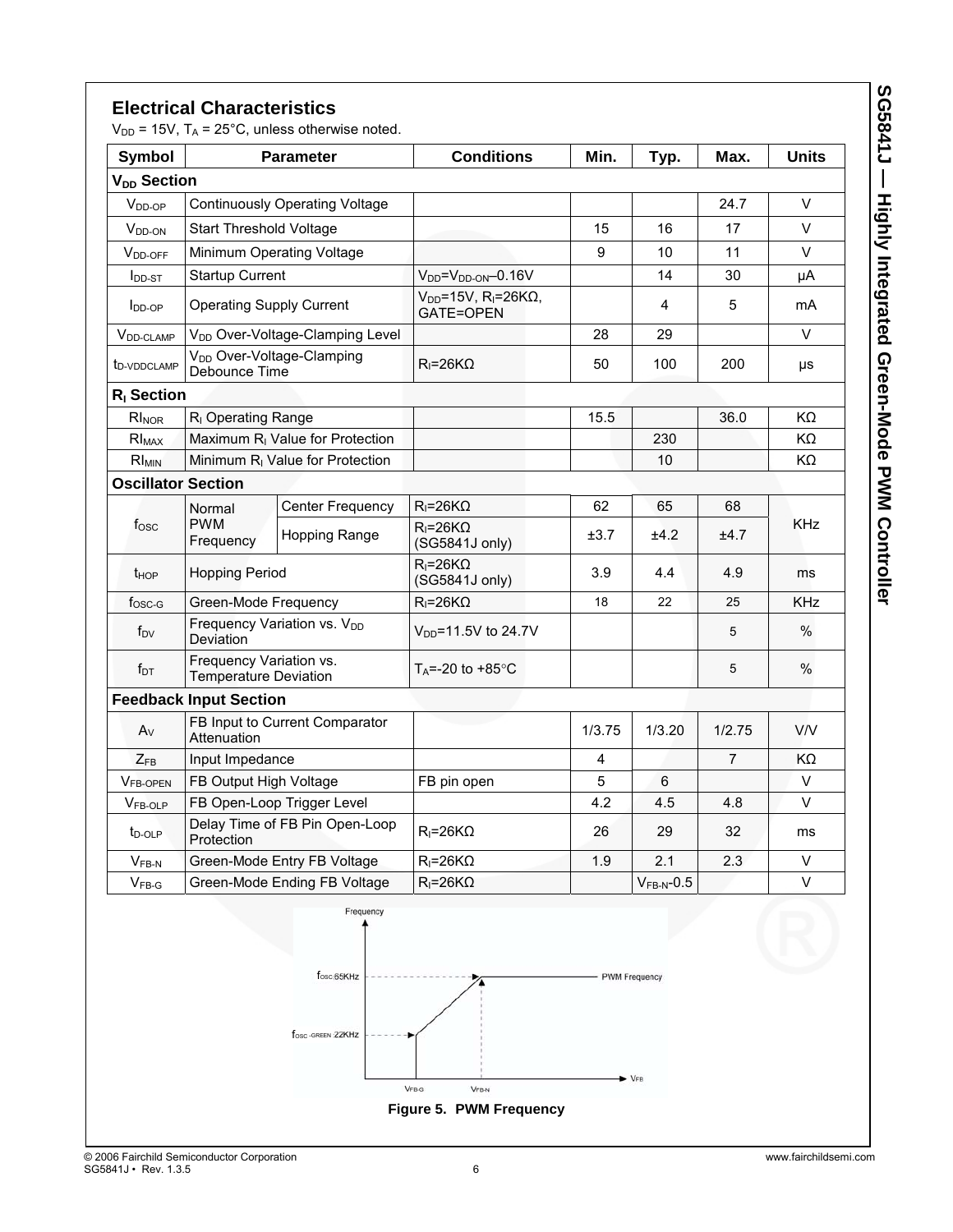## **Electrical Characteristics (Continued)**

 $V_{DD}$  = 15V,  $T_A$  = 25°C, unless otherwise noted.

| Symbol                   | <b>Parameter</b>                                           | <b>Conditions</b>            | Min.  | Typ.                     | Max.  | Unit    |
|--------------------------|------------------------------------------------------------|------------------------------|-------|--------------------------|-------|---------|
|                          | <b>Current-Sense Section</b>                               |                              |       |                          |       |         |
| <b>ZSENSE</b>            | Input Impedance                                            |                              |       | 12                       |       | KΩ      |
| <b>VSTHFL</b>            | <b>Current Limit Flatten</b><br><b>Threshold Voltage</b>   |                              | 0.85  | 0.90                     | 0.95  | $\vee$  |
| <b>V</b> STHVA           | <b>Current Limit Valley</b><br><b>Threshold Voltage</b>    | $VSTHFI - VSTHVA$            |       | 0.22                     |       | $\vee$  |
| $t_{\text{PD}}$          | Propagation Delay to<br><b>GATE Output</b>                 | $R = 26K\Omega$              |       | 150                      | 200   | ns      |
| $t_{\text{LEB}}$         | Leading-Edge Blanking<br>Time                              | $R_1 = 26K\Omega$            | 200   | 270                      | 350   | ns      |
| <b>GATE Section</b>      |                                                            |                              |       |                          |       |         |
| <b>DCY<sub>MAX</sub></b> | Maximum Duty Cycle                                         |                              | 60    | 65                       | 70    | $\%$    |
| $VGATE-L$                | Output Voltage Low                                         | $V_{DD}$ =15V, $I_{O}$ =50mA |       |                          | 1.5   | $\vee$  |
| $VGATE-H$                | Output Voltage High                                        | $V_{DD} = 12.5V, IO = 50mA$  | 7.5   |                          |       | $\vee$  |
| $t_{r}$                  | <b>Rising Time</b>                                         | $V_{DD}$ =15V, $C_L$ =1nF    | 150   | 250                      | 350   | ns      |
| $t_{f}$                  | <b>Falling Time</b>                                        | $V_{DD} = 15V$ , $C_L = 1nF$ | 30    | 50                       | 90    | ns      |
| $\mathsf{I}_\Omega$      | Peak Output Current                                        | $V_{DD} = 15V$ , GATE=6V     | 230   |                          |       | mA      |
| VGATE-<br>CLAMP          | <b>Gate Output Clamping</b><br>Voltage                     | $VDD=24.7V$                  |       | 18                       | 19    | $\vee$  |
| <b>RT Section</b>        |                                                            |                              |       |                          |       |         |
| $I_{RT}$                 | Output Current of RT Pin                                   | $R_1 = 26K\Omega$            | 92    | 100                      | 108   | μA      |
| <b>VRTTH</b>             | Trigger Voltage for Over-<br><b>Temperature Protection</b> |                              | 0.585 | 0.620                    | 0.655 | $\vee$  |
| V <sub>RT-RLS</sub>      | <b>OTP Release Voltage</b>                                 |                              |       | $V_{\text{RTTH}} + 0.03$ |       | V       |
| $t_{\text{D-OTP}}$       | Over-Temperature<br>Debounce                               | $R_1 = 26K\Omega$            | 60    | 100                      | 140   | $\mu s$ |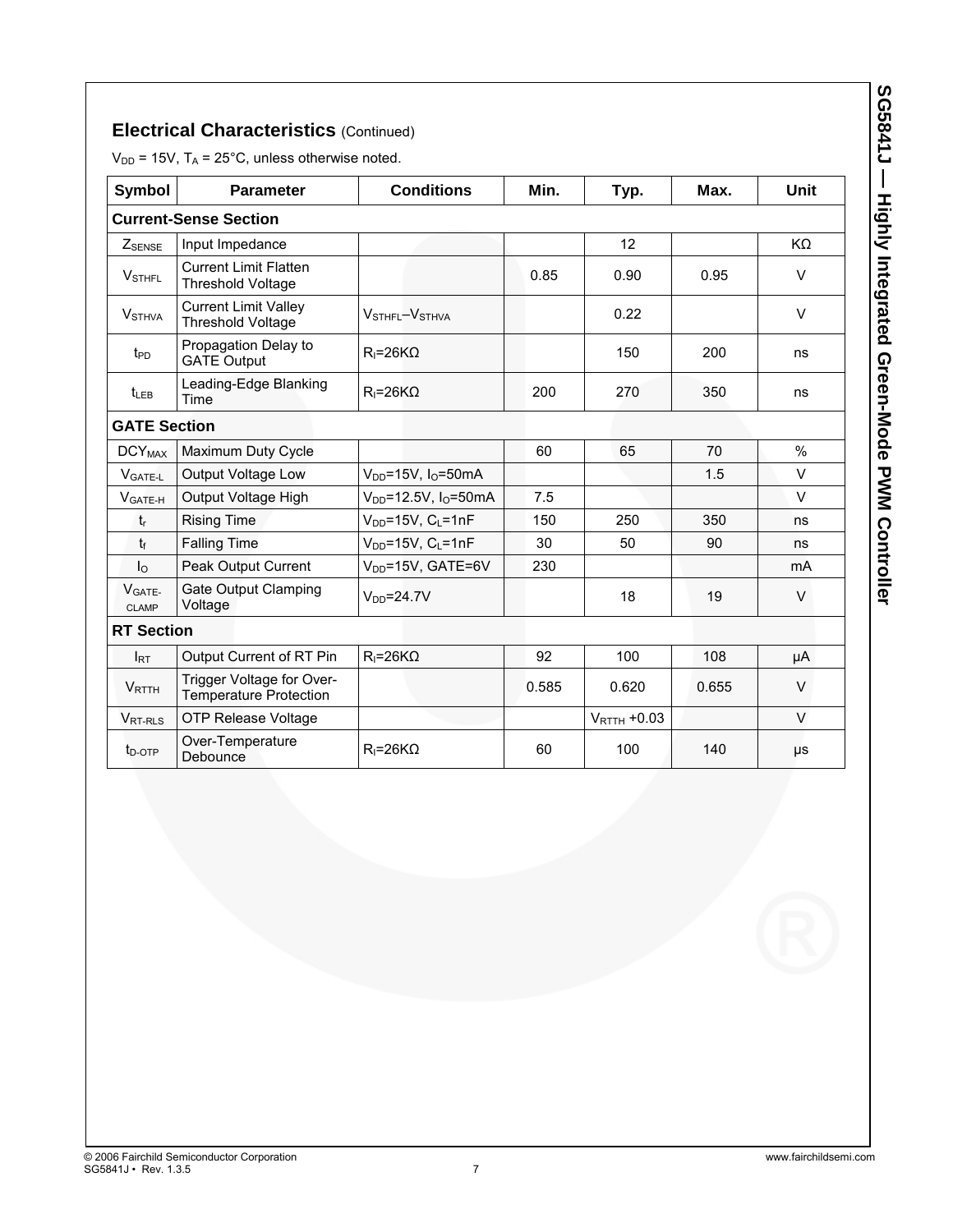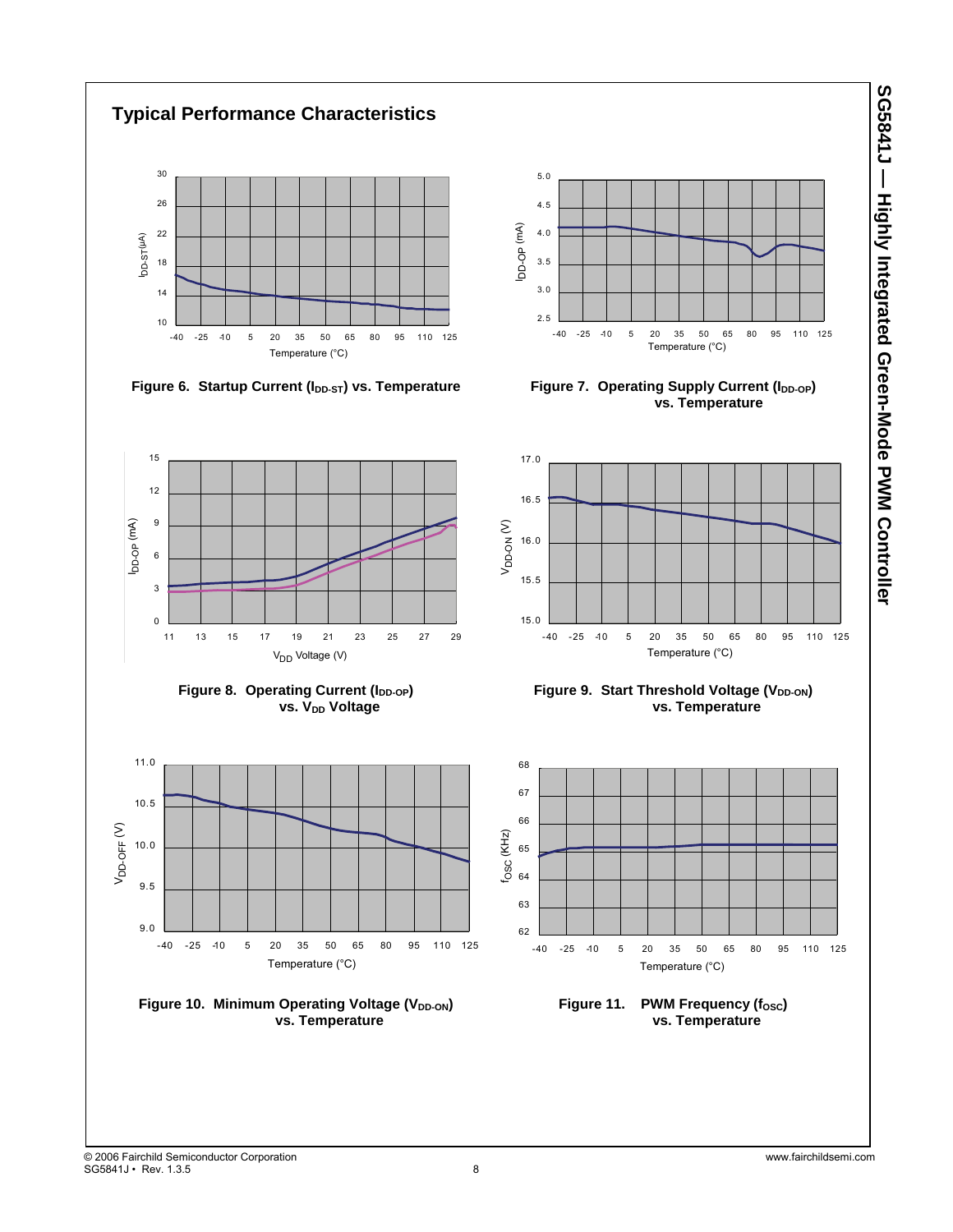



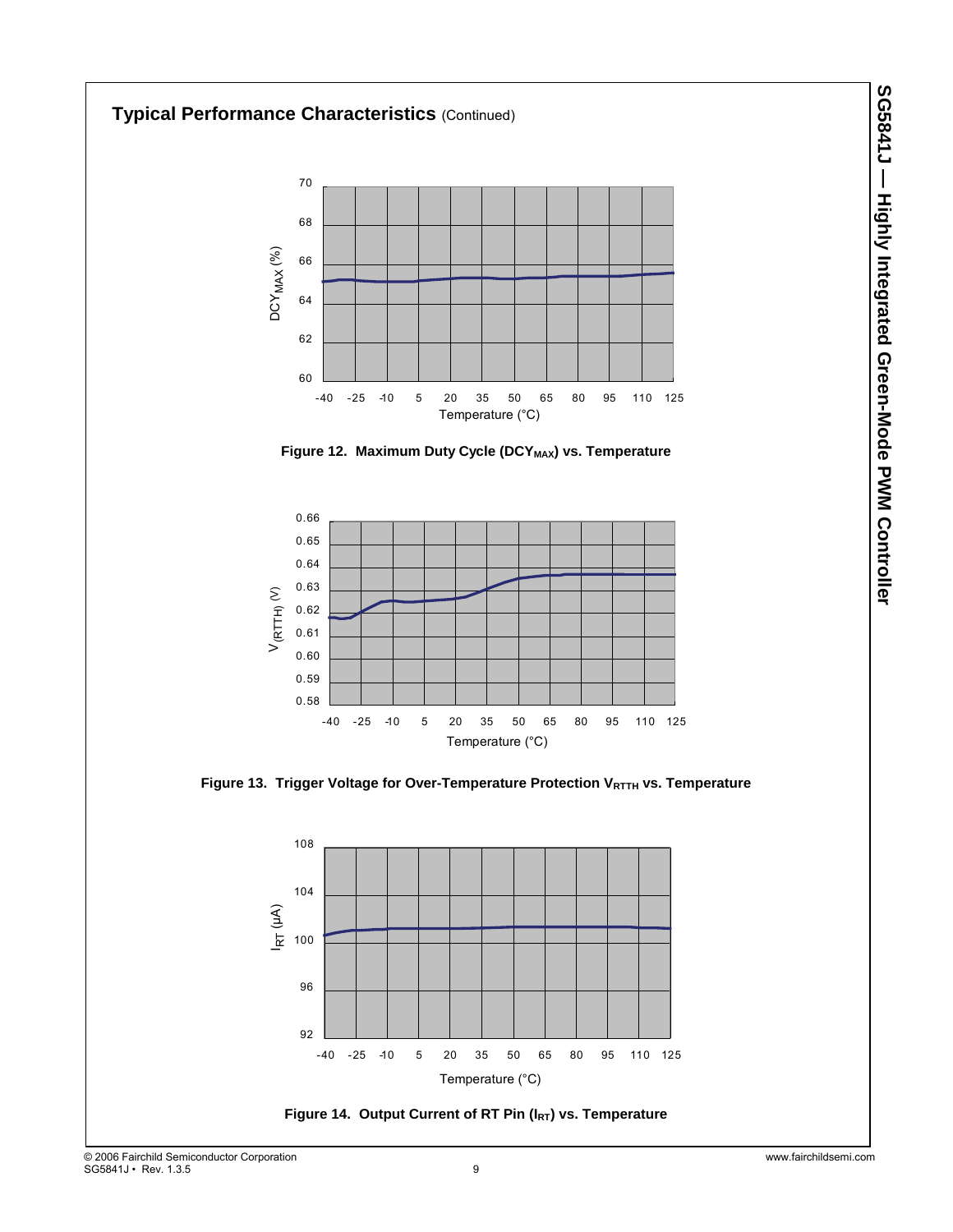## **Functional Description**

#### **Startup Current**

Typical startup current is only 14µA, which allows a high-resistance and low-wattage startup resistor to minimize power loss. For an AC/DC adapter with universal input range, a 1.5MΩ, 0.25W startup resistor and a 10 $\mu$ F/25V V<sub>DD</sub> hold-up capacitor are enough for this application.

### **Operating Current**

Operating current is around 4mA. The low operating current enables better efficiency and reduces the requirement of  $V_{DD}$  hold-up capacitance.

#### **Green-Mode Operation**

The proprietary green-mode function provides off-time modulation to continuously decrease the PWM frequency under light-load conditions. To avoid acoustic noise problems, the minimum PWM frequency is set above 22KHz. Green mode dramatically reduces power consumption under light-load and zero-load conditions. Power supplies using a SG5841/J controller can meet restrictive international regulations regarding standby power consumption.

#### **Oscillator Operation**

A resistor connected from the RI pin to the GND pin generates a constant current source for the SG5841/J controller. This current is used to determine the center PWM frequency. Increasing the resistance reduces PWM frequency. Using a 26KΩ resistor, R<sub>I</sub>, results in a corresponding 65KHz PWM frequency. The relationship between  $R<sub>1</sub>$  and the switching frequency is:

$$
f_{PWM} = \frac{1690}{R_1 (K\Omega)} (KHz)
$$
 (1)

The range of the PWM oscillation frequency is designed as 47KHz ~ 109KHz.

SG5841J also integrates a frequency hopping function internally. The frequency variation ranges from around 62KHz to 68KHz for a center frequency of 65KHz. The frequency-hopping function helps reduce EMI emission of a power supply with minimum line filters.

#### **Current Sensing / PWM Current Limiting**

Peak-current-mode control is utilized in to regulate output voltage and provide pulse-by-pulse current limiting. The switch current is detected by a sense resistor into the SENSE pin. The PWM duty cycle is determined by this current-sense signal and the feedback voltage. When the voltage on the SENSE pin reaches around  $V_{\text{COMP}} = (V_{\text{FB}} - 1.0)/3.2$ , a switch cycle is terminated immediately.  $V_{\text{COMP}}$  is internally clamped to a variable voltage around 0.85V for output power limit.

## **Leading-Edge Blanking (LEB)**

Each time the power MOSFET is switched on, a turn-on spike occurs at the sense-resistor. To avoid premature termination of the switching pulse, a leading-edge blanking time is built in. During this blanking period, the current-limit comparator is disabled and cannot switch off the gate drive.

### **Under-Voltage Lockout (UVLO)**

The turn-on and turn-off thresholds are fixed internally at 16V and 10V. During startup, the hold-up capacitor must be charged to 16V through the startup resistor to enable the IC. The hold-up capacitor continues to supply  $V_{DD}$  before the energy can be delivered from auxiliary winding of the main transformer.  $V_{DD}$  must not drop below 10V during this startup process. This UVLO hysteresis window ensures that hold-up capacitor is adequate to supply  $V_{DD}$  during startup.

#### **Gate Output / Soft Driving**

The SG5841/J BiCMOS output stage is a fast totempole gate driver. Cross conduction has been avoided to minimize heat dissipation, increase efficiency, and enhance reliability. The output driver is clamped by an internal 18V Zener diode to protect power MOSFET transistors against undesirable gate over-voltage. A soft driving waveform is implemented to minimize EMI.

#### **Built-in Slope Compensation**

The sensed voltage across the current-sense resistor is used for peak-current-mode control and pulse-by-pulse current limiting. Built-in slope compensation improves stability or prevents sub-harmonic oscillation. SG5841/J inserts a synchronized, positive-going ramp at every switching cycle.

#### **Constant Output Power Limit**

When the SENSE voltage across the sense resistor, RS, reaches the threshold voltage, around 0.85V, the output GATE drive is turned off after delay,  $tp<sub>D</sub>$ . This delay introduces additional current, proportional to  $t_{\text{PD}}$   $\cdot$  $V_{\text{IN}}$  / L<sub>P</sub>. The delay is nearly constant, regardless of the input voltage  $V_{\text{IN}}$ . Higher input voltage results in larger additional current and the output power limit is higher than under low-input line voltage. To compensate this variation for a wide AC input range, a sawtooth powerlimiter (saw limiter) is designed to solve the unequal power-limit problem. The saw limiter is designed as a positive ramp signal ( $V_{limit\ ramp}$ ) and fed to the inverting input of the OCP comparator. This results in a lower current limit at high-line inputs than at low-line inputs.

#### **V<sub>DD</sub>** Over-Voltage Clamping

 $V_{DD}$  over-voltage clamping prevents damage due to abnormal conditions. If  $V_{DD}$  voltage is over the  $V_{DD}$  overvoltage clamping voltage ( $V_{DD-CLAMP}$ ) and lasts for  $t_D$ - $VDDCLAMP$ , the PWM pulses are disabled until the  $V_{DD}$ drops below the  $V_{DD}$  over-voltage clamping voltage.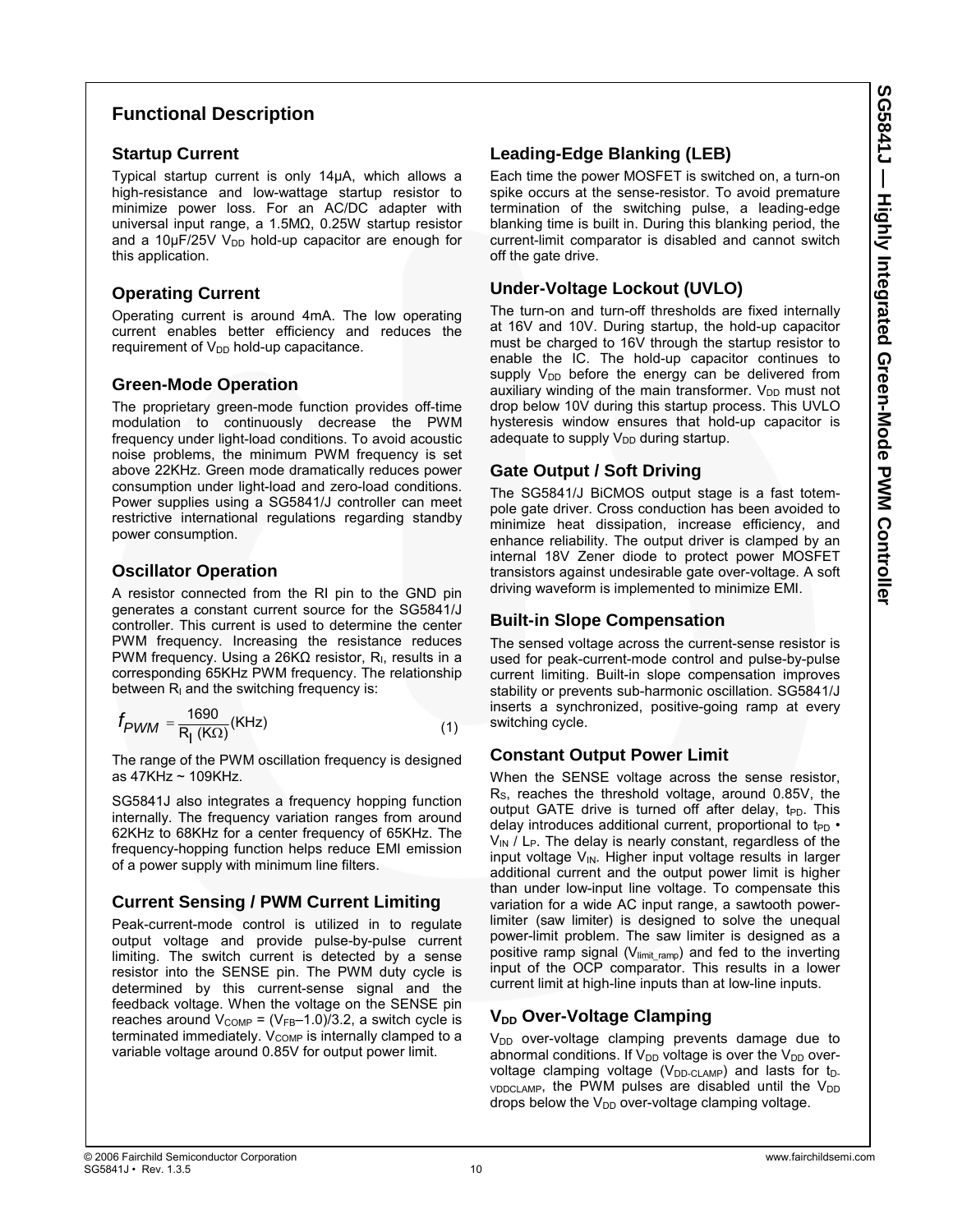#### **Thermal Protection**

An NTC thermistor  $R_{\text{NTC}}$  in series with a resistor  $R_A$  can be connected from the RT pin to ground. A constant current  $I_{RT}$  is output from pin RT. The voltage on the RT pin can be expressed as  $V_{RT} = I_{RT} \times (R_{NTC} + R_A)$ , in which  $I_{RT}$  = 2 x (1.3V / R<sub>I</sub>). At high ambient temperature,  $R_{NTC}$  is smaller, such that  $V_{RT}$  decreases. When  $V_{RT}$  is less than 0.62V, the PWM is completely turned off.

#### **Limited Power Control**

The FB voltage increases every time the output of the power supply is shorted or overloaded. If the FB voltage remains higher than a built-in threshold for longer than  $t_{D-OLP}$ , PWM output is turned off. As PWM output is turned off, the supply voltage  $V_{DD}$  begins decreasing.

 $t_{D-OLP \text{ (ms)}} = 1.115 \times R_I(K\Omega)$  (2)

When  $V_{DD}$  goes below the turn-off threshold (e.g. 10V) the controller totally shuts down.  $V_{DD}$  is charged up to the turn-on threshold voltage of 16V through the startup resistor until PWM output is restarted. This protection remains activated as long as the overloading condition persists. This prevents the power supply from overheating due to overloading conditions.

#### **Noise Immunity**

Noise on the current-sense or control signal may cause significant pulse-width jitter, particularly in the continuous-conduction mode. Slope compensation helps alleviate this problem. Good placement and layout practices should be followed. Avoiding long PCB traces and component leads, locating compensation and filter components near SG5841/J, and increasing power MOS gate resistance improve performance.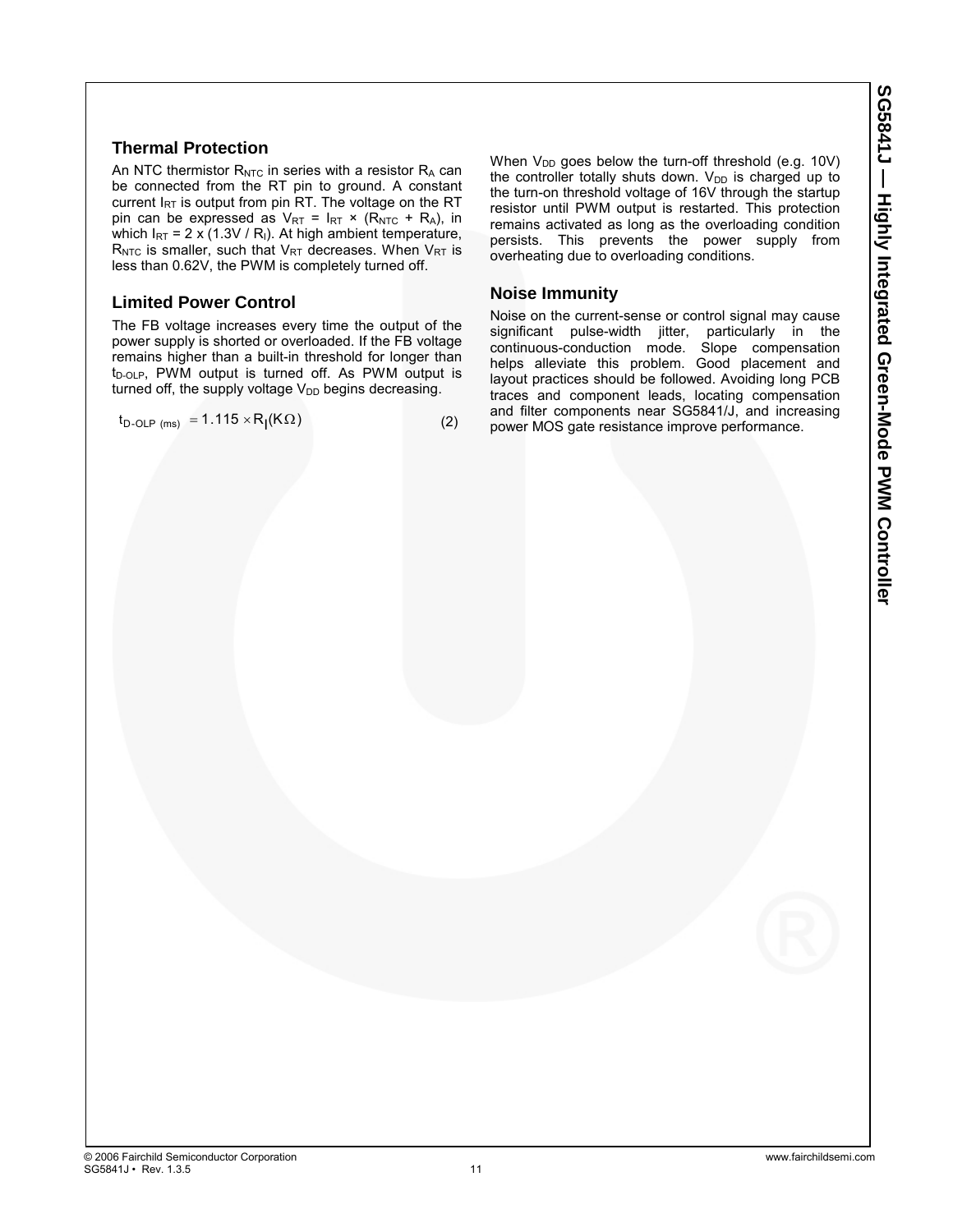



### **BOM**

| <b>Reference</b> | Component             | <b>Reference</b>  | Component                  |
|------------------|-----------------------|-------------------|----------------------------|
| B <sub>D</sub> 1 | <b>BD 4A/600V</b>     | Q2                | <b>MOS 7A/600V</b>         |
| C <sub>1</sub>   | XC 0.68µF/300V        | R1, R2            | R 1MΩ 1/4W                 |
| C2               | XC 0.1µF/300V         | R <sub>3</sub>    | R 100KW 1/2W               |
| C3               | CC 0.01µF/500V        | R <sub>4</sub>    | R 47Ω 1/4W                 |
| C4               | EC 120µ/400V          | R5, R7            | R 750K $\Omega$ 1/4W       |
| C <sub>5</sub>   | YC 222p/250V          | R <sub>6</sub>    | R 2KΩ 1/8W                 |
| C <sub>6</sub>   | CC 1000pF/100V        | R <sub>8</sub>    | R 0.3Ω 2W                  |
| C7               | EC 1000µF/25V         | R <sub>9</sub>    | R 33KΩ 1/8W                |
| C8               | EC 470µF/25V          | R <sub>10</sub>   | R 4.7KΩ 1/8W 1%            |
| C9               | EC 10µF/50V           | R <sub>11</sub>   | R 470Ω 1/8W                |
| C10              | CC 222pF/50V          | R <sub>12</sub>   | $R$ 0 $\Omega$ 1/8W        |
| C11              | CC 470pF/50V          | R <sub>13</sub>   | R 4.7KΩ 1/8W               |
| C12              | CC 102pF/50V (Option) | R <sub>14</sub>   | R 154KΩ 1/8W               |
| D <sub>1</sub>   | LED                   | R <sub>15</sub>   | $R$ 39K $\Omega$ 1/8W      |
| D <sub>2</sub>   | Diode BYV95C          | R <sub>16</sub>   | R 100Ω 1/8W                |
| D <sub>3</sub>   | TVS P6KE16A           | THER <sub>2</sub> | Thermistor TTC104          |
| D <sub>4</sub>   | Diode FR103           | T <sub>1</sub>    | Transformer (600µH-PQ2620) |
| F <sub>1</sub>   | <b>FUSE 4A/250V</b>   | U1                | IC SG5841/J                |
| L1               | Choke (900µH)         | U <sub>2</sub>    | IC PC817                   |
| L <sub>2</sub>   | Choke (10mH)          | U3                | <b>IC TL431</b>            |
| L3               | Inductor (2µH)        | VZ1               | <b>VZ 9G</b>               |
| Q1               | Diode 20A/100V        |                   |                            |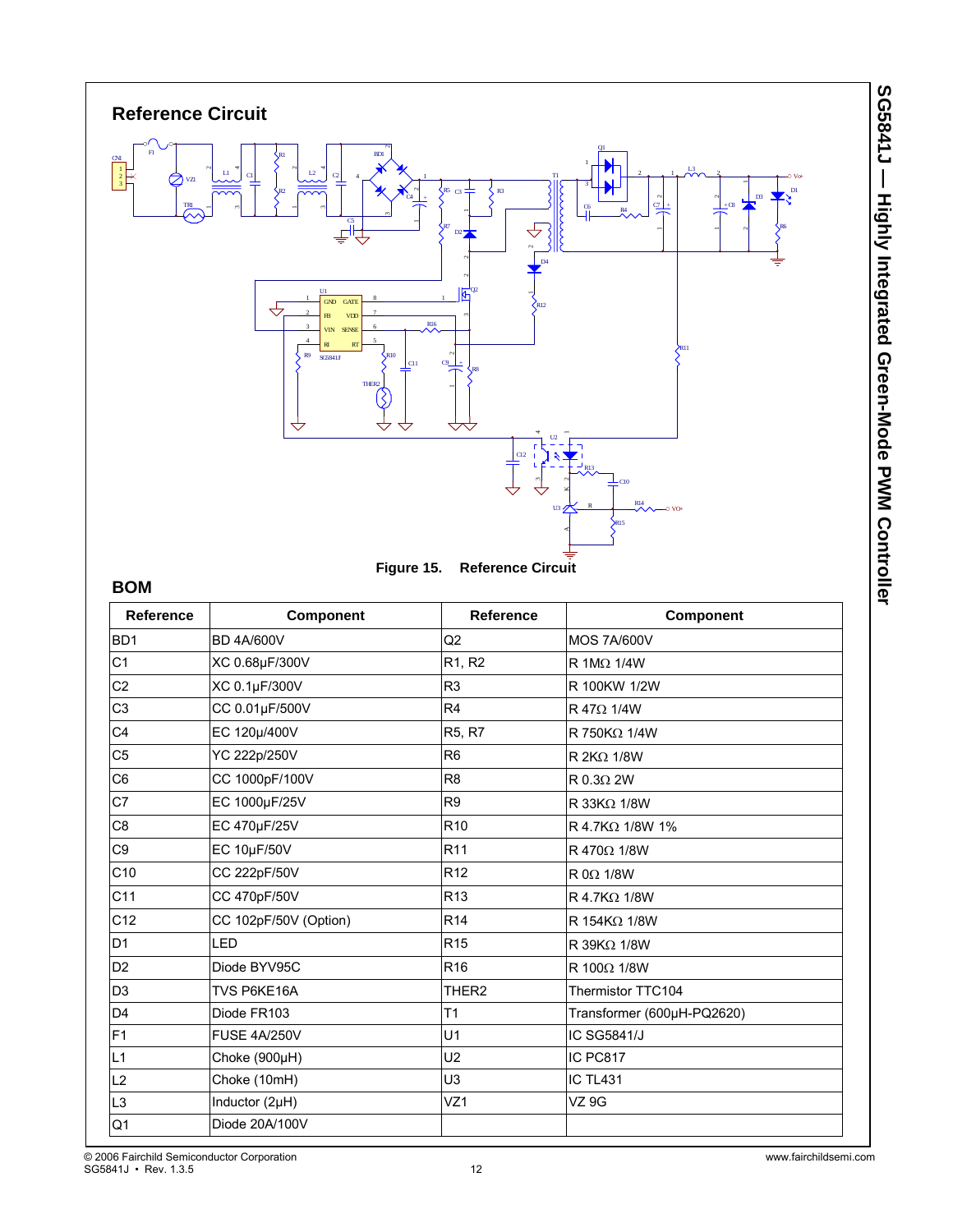

**Figure 16. 8-Pin Small Outline Package (SOP)** 

*Package drawings are provided as a service to customers considering Fairchild components. Drawings may change in any manner*  without notice. Please note the revision and/or date on the drawing and contact a Fairchild Semiconductor representative to verify *or obtain the most recent revision. Package specifications do not expand the terms of Fairchild's worldwide terms and conditions, specifically the warranty therein, which covers Fairchild products.* 

*Always visit Fairchild Semiconductor's online packaging area for the most recent package drawings: http://www.fairchildsemi.com/packaging/*.

**SG5841J — Highly Integrated Green-Mode PWM Controller** 

SG5841J — Highly Integrated Green-Mode PWM Controller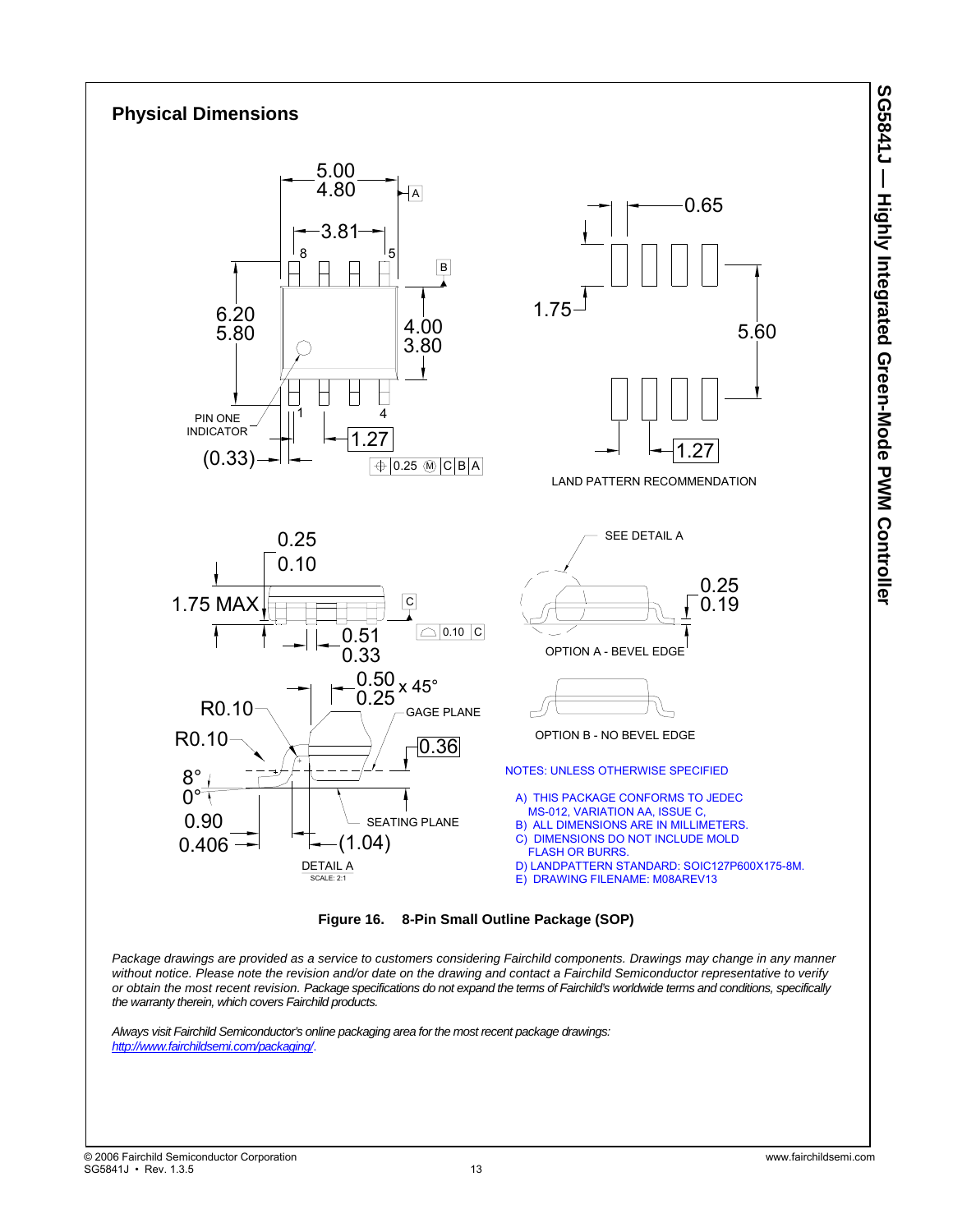